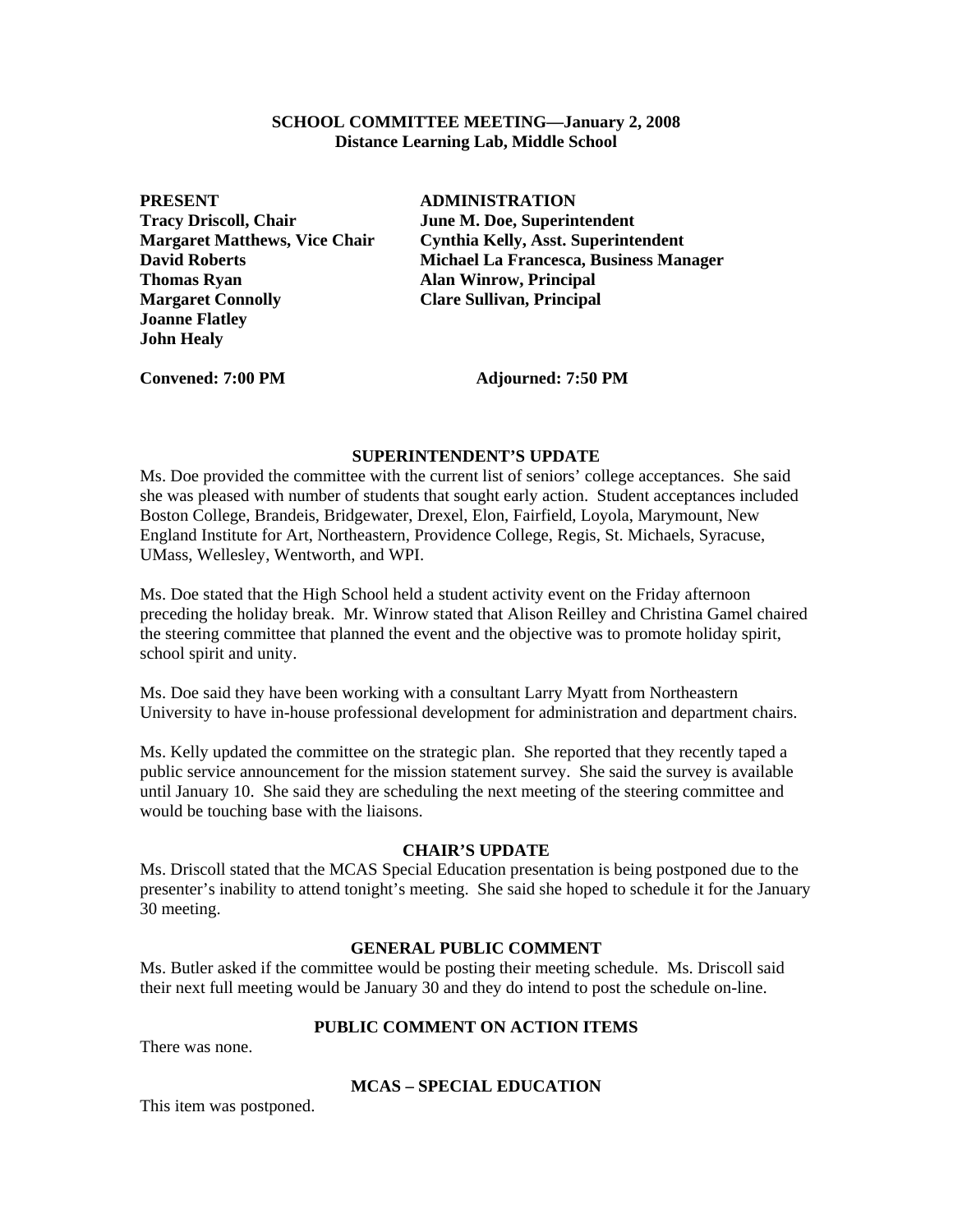# **OVERNIGHT, OUT OF STATE FIELD TRIP**

Ms. Nancy Bradley and Ms. Alison Reilley presented a request for a field trip to Peru during the February 2009 break. Ms. Reilley said she has traveled with this company before and it is reputable. She said the company, NETC, is geared toward the educational experience and the trip would give the students the opportunity to use their language skills beyond the classroom. She requested that the group be allowed to leave on a Thursday to save money.

Mr. Roberts asked if they would be fundraising for the trip. Ms. Reilley said she is going to leave that up to the students. She said she suggested that they look at jobs as a means to pay for it. She said most of the students worked to pay their own way for last year's trip.

Ms. Connolly asked about student interest. Ms. Reilley said that there are a number already interested in the trip. She added that they paired with a group of 18 when they traveled to Europe, and there were several chaperones in that group. She was not alone. She also said the students knew what was expected of them and were respectful of behavioral parameters.

Ms. Connolly asked if there were any community service needs the students could fill while visiting the country. Ms. Reilley said she could contact the company about that.

Ms. Matthews asked what the target group is. Ms. Reilley said she is hoping to involve freshmen through seniors.

Mr. Healy moved, seconded by Mr. Roberts, and it was unanimously

**VOTED:** to approve the overnight field trip to Peru for the February 2009 vacation.

Mr. Roberts asked if it was necessary to approve the Thursday departure. Mr. Winrow said the trip is a school sponsored field trip so they should be covered by the previous vote.

Ms. Bradley announced that Ms. Reilley received a grant award from the American Association of Teachers of Spanish and Portuguese for the development of a lesson that combined teaching with technology. She said that Ms. Reilley was the sole recipient in the country.

Ms. Reilley thanked Paula Marini for working with her to develop the idea. She explained her project required her students to develop videos to talk about a foreign country. She described the film she created based on trips she had made to Spain and Mexico. She said she has shared her video and lesson materials with her department for their use. Ms. Bradley stated Ms. Reilley's video is posted on the AASPT website.

Ms. Doe announced that Ms. Reilley would be offering an ESL course to beginning next week.

The committee congratulated Ms. Reilley on her grant award and thanked her for offering the ESL course.

### **MINUTES**

Mr. Ryan made a motion to approve the December 12 minutes. Ms. Connolly seconded the motion.

Ms. Doe stated that the Boosters banquet was on Monday evening, not Sunday, and should be corrected on page one, line forty-two.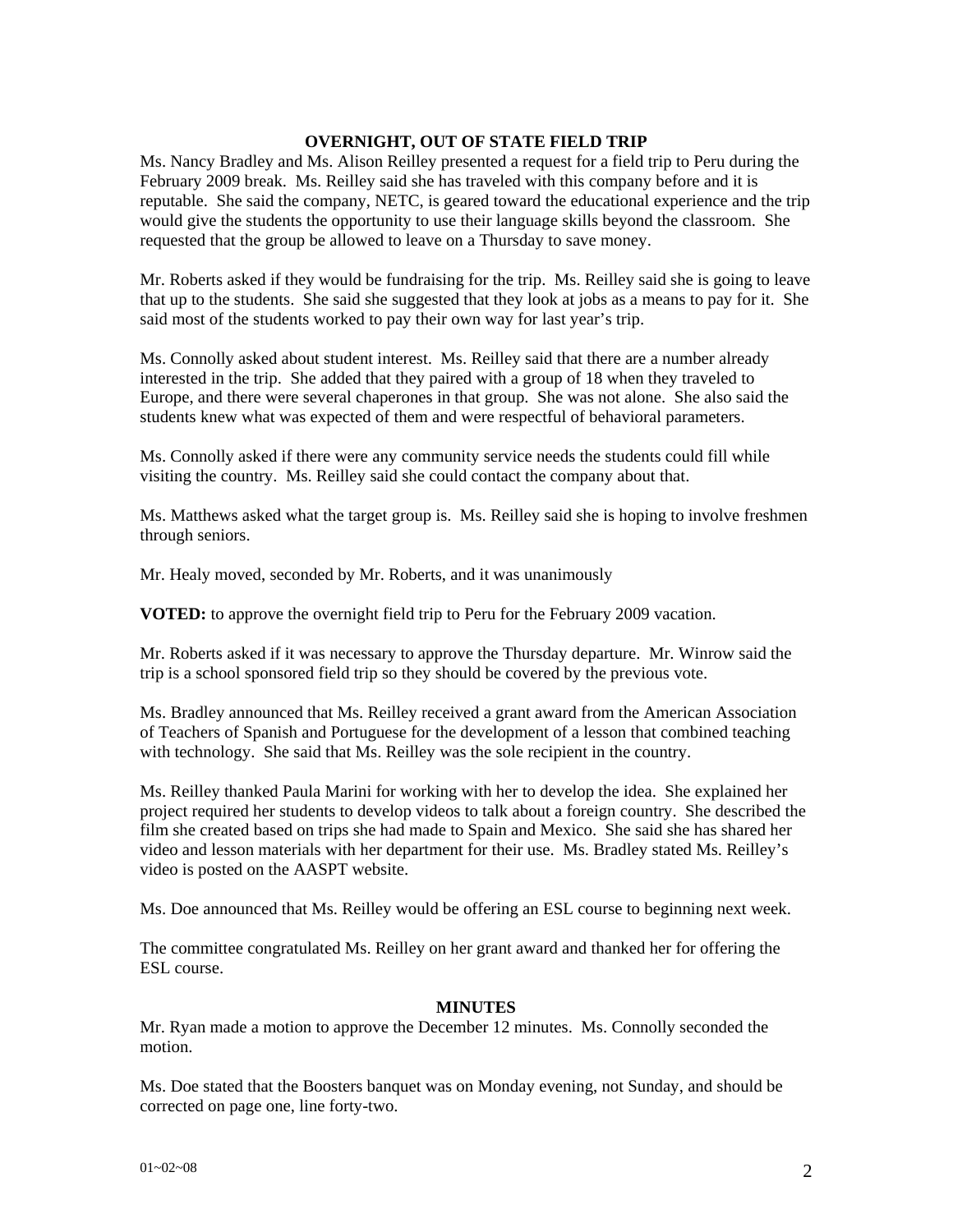Mr. Ryan moved, seconded by Ms. Matthews, and it was

**VOTED:** to accept the December 12, 2007 minutes as amended.

## **DONATIONS**

Ms. Doe announced a \$100,000 donation by John E. and Kathleen H. Lennon to establish a scholarship fund for high school seniors accepted to college. The scholarship would be known as the John E. and Kathleen H. Lennon Scholarship Fund. Ms. Doe stated that Mr. Lennon graduated from Dedham High School in 1954, Mrs. Lennon in 1959, and that both received a small amount of money for college as high school graduates and wanted to offer this to deserving seniors as well.

Ms. Doe stated she is very grateful for this donation.

Ms. Doe also announced that the Trustees for the Dedham Institution for Savings Foundation have awarded \$5,000 to the School Department for the software program to support math and ELA at Middle School. She reported the Middle School Social Studies Department also received a \$5,000 grant for its cultural enrichment program.

Ms. Driscoll said the committee would like to host a reception for the Lennons at the High School. Mr. Winrow said the advisor acting on behalf of the Lennons requested that the event be relatively low key. Ms. Driscoll said they would comply with the Lennons' wishes.

Ms. Driscoll asked if they could start the scholarship this year. Mr. Winrow said yes in the amount of \$1,000 to \$2,000. He said that the money is deposited in a five month fund with a 4.9% return.

Ms. Matthews asked if it would be four year scholarship. Mr. Winrow said there would not be sufficient funds to offer a four year scholarship. She asked if there were restrictions placed on to whom the scholarship could be awarded. Mr. Winrow said there were no restrictions.

Ms. Connolly moved, with grateful appreciation, seconded by Mr. Ryan, also with grateful appreciation, and it was

**VOTED:** to accept the donations.

### **OLD/NEW BUSINESS**

Ms. Driscoll said the Selectmen have scheduled a summit meeting for the  $16<sup>th</sup>$ , which would have been the School Committee's next scheduled meeting. She said the budget was to be presented to subcommittee in mid January and asked that the full committee receive it on the  $16<sup>th</sup>$ . She said the committee could meet at 6:30 for this purpose.

Ms. Driscoll stated the next regular meeting would be January 30. The MCAS presentation would be that night. She stated the February 13 meeting would include a public hearing on the budget and an update on the district improvement relative to MCAS.

Ms. Driscoll announced the meeting schedule through the end of the school year. The dates are: March 5 and 19, April 2 and 16, May 7 and 21, and June 11 and 25. She said Town Meeting is May 19 and graduation is June 4.